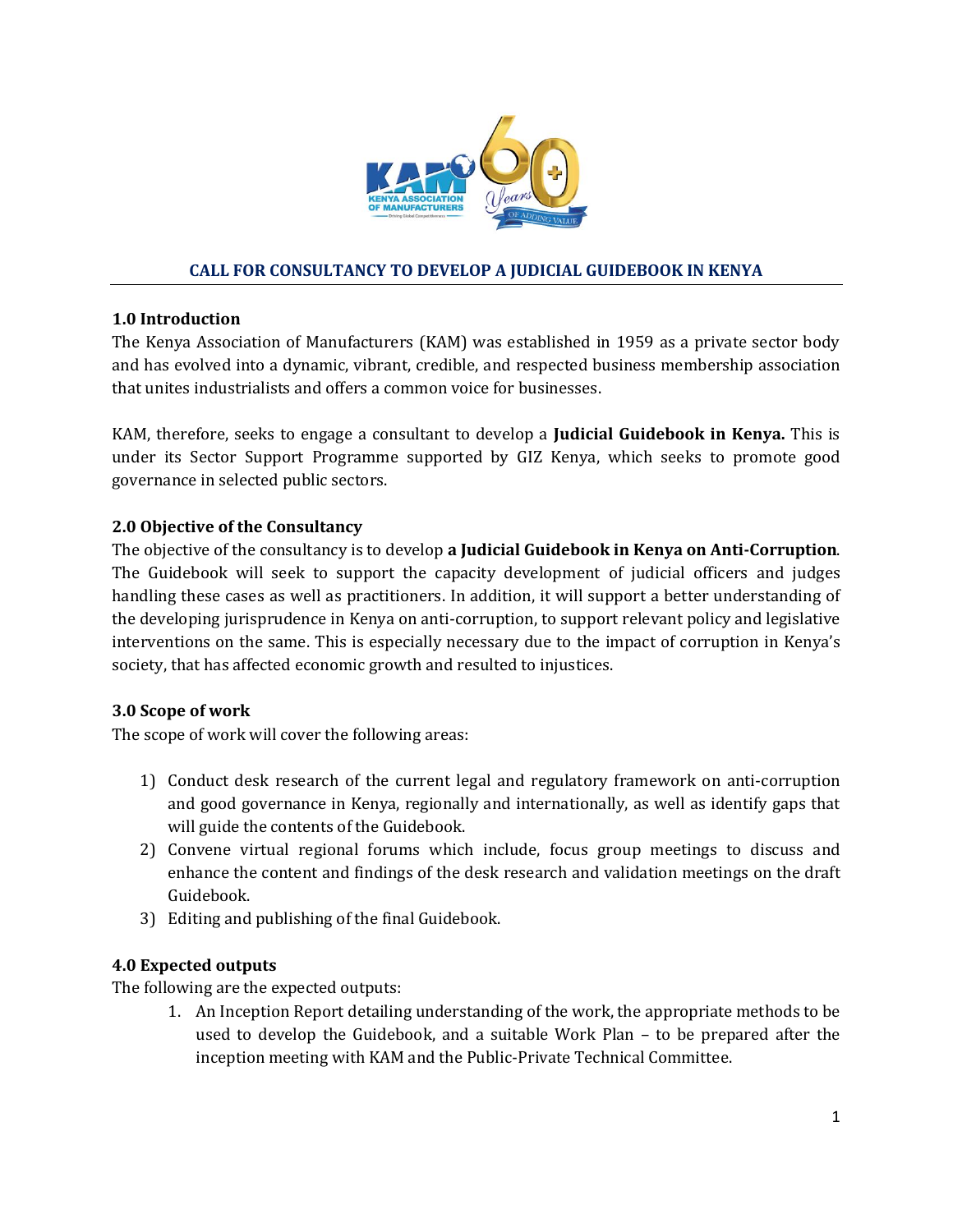- 2. Desk review of the current legal and regulatory framework on anti-corruption and good governance in Kenya that will guide the contents of the Guidebook.
- 3. Facilitation and presentation at virtual stakeholders' validation forums to review the results of the desk research and the contents of the Guidebook.
- 4. A draft Guidebook is developed.
- 5. Regional validation forums of the draft Guidebook.
- 6. Editing, Publishing, and Launch of the final Judicial Guidebook on Anti-corruption.

# **5.0 Timeframe and implementation schedule**

The consultant will work under the overall supervision of the Kenya Association of Manufacturers. The consultancy is to be performed for **Thirty-five working (35) days, starting in the month of June 2022**.

The proposed timeline excludes the time gap between relevant meetings between the consultant and stakeholders; as well as the time that may be required for KAM to review the output for approval purposes.

| <b>Task</b>                                                                                                                                                                 | of<br>N <sub>0</sub><br><b>Days</b> | <b>Deliverables</b>                                                                                  |
|-----------------------------------------------------------------------------------------------------------------------------------------------------------------------------|-------------------------------------|------------------------------------------------------------------------------------------------------|
| Desk review of the current legal and<br>regulatory framework on<br>anti-<br>corruption and good governance in<br>Kenya that will guide on the contents<br>of the Guidebook. | 21                                  | Draft Desk review report with the proposed<br>table of contents to be included in the<br>Guidebook.  |
| Facilitation and presentation<br>at<br>stakeholders'<br>validation<br>virtual<br>forums to review the results of the<br>desk research and the contents of the<br>Guidebook. | -5                                  | Draft table of contents and summary of<br>contents of the Judicial Guidebook on Anti-<br>Corruption. |
| Facilitation and presentation of the<br>draft Guidebook to Technical core<br>team meetings.                                                                                 | 5                                   | Guidebook<br>Judicial<br>2 <sub>nd</sub><br>Draft<br>Anti-<br>on<br>Corruption                       |
| Submit a final Judicial Guidebook on<br>Anti-Corruption.                                                                                                                    | $\overline{4}$                      | Final Judicial Guidebook on Anti-Corruption.                                                         |
| <b>Total number of months</b>                                                                                                                                               | 35 days                             |                                                                                                      |

## **6.0 Qualifications of the Consultant**

The consultant (Individual or Firm) must have extensive experience in governance, public policy, and research as well as a clear understanding of the Kenyan context.

# **Educational Qualifications of Individual/ Lead consultant (s) in the case of a Firm**

- 1. Have a Bachelor's Degree in law, humanities, governance, or related social science field.
- 2. Be a holder of a Master's qualification in law, public policy, governance, or related social science field. A PhD would be an added advantage.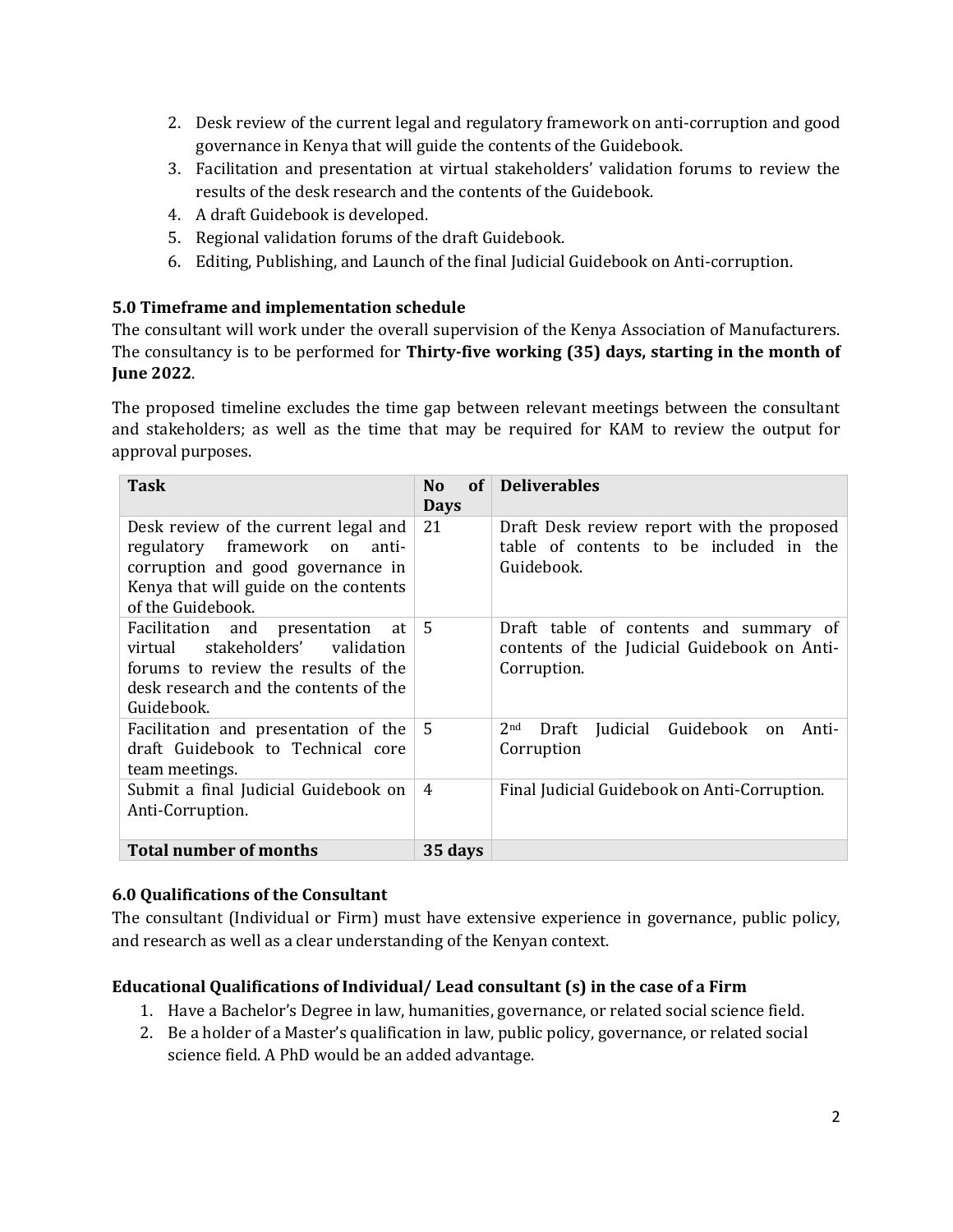# **Professional Experience of Individual/ Lead consultant (s) in the case of a Firm**

- Minimum of 10 years' experience in law, governance, or related social science field. PhD will be an added advantage.
- Experience working with the Judiciary, or similar organizations in Kenya or within the African region.
- Demonstrable experience in working with the various arms of Governments related to the subject matter of integrity and anti-corruption.
- Experience in research and development of case reviews in Kenya and global experience.
- Ability to engage with a cross-section of stakeholders in the public and private sectors.
- In-depth knowledge and understanding of the Kenyan Judiciary and ethics.
- Have excellent writing and research skills.
- Excellent communication skills as well as the ability to communicate fluently in English (spoken and written).
- Proven ability to work under pressure and meet deadlines.
- Have proven track record, knowledge, and experience in sustainability, business, and sustainable governance in Kenya, regional or global context.
- Have excellent communication and project delivery skills.

## **7.0 Application for consultancy**

Interested consultants or entities are requested to submit technical and financial proposals to [procurement@kam.co.ke](mailto:procurement@kam.co.ke) by **31st May 2022 stating, "KAM JUDICIAL GUIDEBOOK"**.

## **1. Technical proposal**

- i. Description of the firm and the firm's qualifications
- ii. Copy of Company Certificate of Incorporation
- iii. Tax Compliance Certificate (Valid)
- iv. Statutory KRA PIN and VAT Certificate copies
- v. Brief description of Understanding of the requirements for services, including assumptions
- vi. Proposed approach and methodology
- vii. Proposed team structure
- viii.Proposed project team members
- ix. Executive brief of relevant similar projects undertaken in the past two (2) years

## **2. Financial proposal**

- i. A summary of the price
- ii. The period of its validity
- 3. **Curriculum Vitae and two recommendations** (For a firm should contain CVs for all Consultants involved in the Consultancy)